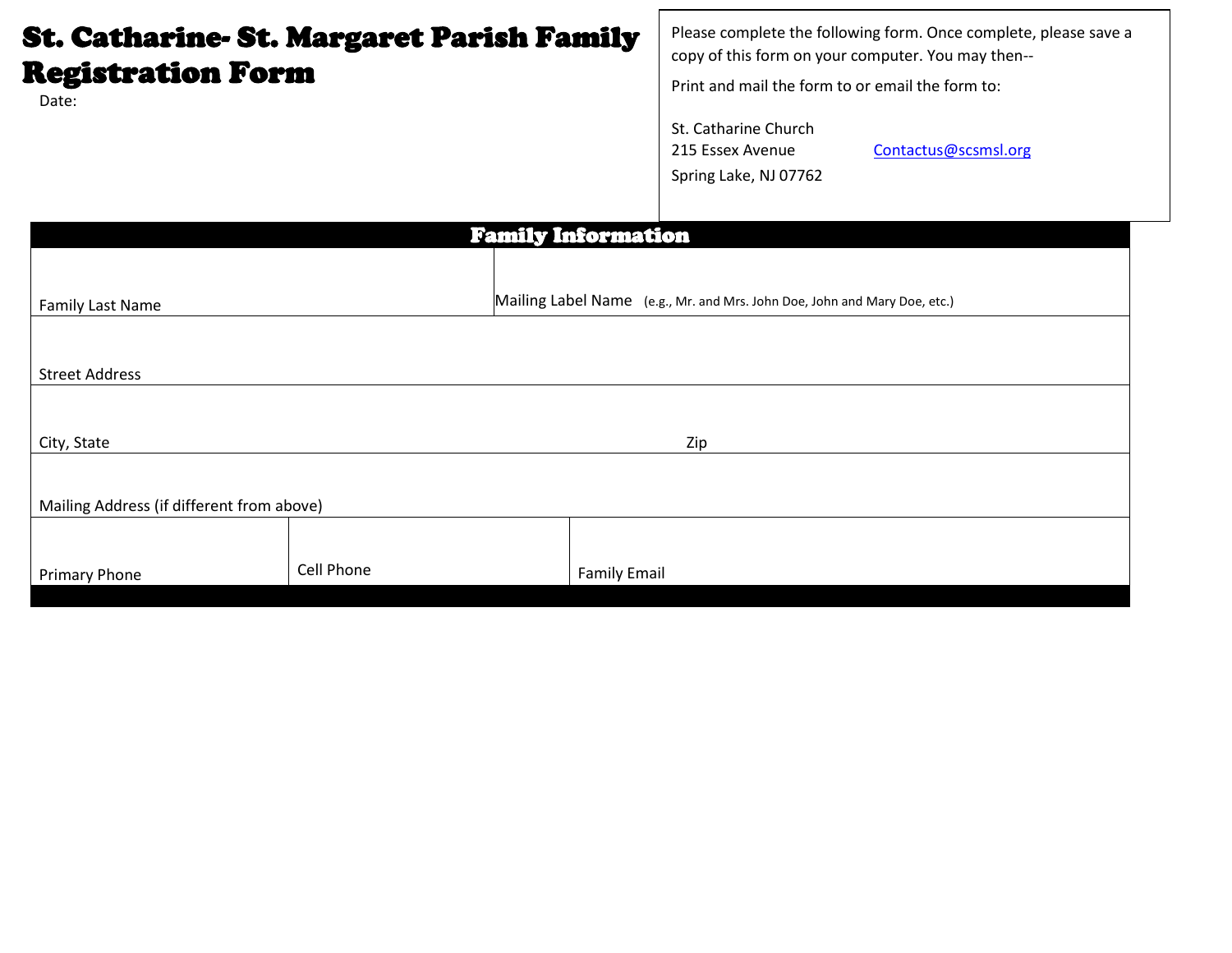| Is there someone who is residing with you who should be on our Communion/Sick Call List? ____ Yes ____No Name__________________________                                                                                                                            |             |              |            |                             |                                   |                                            |          |                                                                                                                                                               |                                    |                              |
|--------------------------------------------------------------------------------------------------------------------------------------------------------------------------------------------------------------------------------------------------------------------|-------------|--------------|------------|-----------------------------|-----------------------------------|--------------------------------------------|----------|---------------------------------------------------------------------------------------------------------------------------------------------------------------|------------------------------------|------------------------------|
| We have two cemeteries in the parish. Do you own a Cemetery Plot? ____ Yes ____No Here_____________                                                                                                                                                                |             |              |            |                             |                                   |                                            |          |                                                                                                                                                               |                                    |                              |
| Are there members of your family enrolled in St. Catharine School? _____ Yes _____ No                                                                                                                                                                              |             |              |            |                             |                                   |                                            |          |                                                                                                                                                               |                                    |                              |
| Are there members of your family enrolled in our Religious Education Program? ____ Yes _____ No                                                                                                                                                                    |             |              |            |                             |                                   |                                            |          |                                                                                                                                                               |                                    |                              |
| How would you like to contribute? ______ Contribution Envelopes _______ Electronic Giving (Parish Giving) ______ I would like to contribute in another<br>way Beginning in January of 2020 we will only be sending contribution envelopes to those requesting them |             |              |            |                             |                                   |                                            |          |                                                                                                                                                               |                                    |                              |
| My Volunteer Interests are:                                                                                                                                                                                                                                        |             |              |            |                             |                                   |                                            |          |                                                                                                                                                               |                                    |                              |
|                                                                                                                                                                                                                                                                    |             |              |            |                             |                                   |                                            |          |                                                                                                                                                               |                                    |                              |
|                                                                                                                                                                                                                                                                    |             |              |            |                             | <b>Family Members</b>             |                                            |          |                                                                                                                                                               |                                    |                              |
| Please only include members residing at your residence.<br>Adult children should register with their local parish.                                                                                                                                                 |             |              |            |                             |                                   |                                            |          | Sacraments: Please enter the date the<br>family member received the<br>sacrament, if the date isn't known,<br>just indicate if the sacrament was<br>received. |                                    |                              |
| Family Members (including self)                                                                                                                                                                                                                                    | Maiden Name | Family       | Sex<br>M/F | Date of Birth<br>MM/DD/YYYY | Date of<br>Marriage<br>MM/DD/YYYY | Marriage<br>Recognized by<br>RC Church Y/N | Religion | Baptism<br>Y/N or MM/YY                                                                                                                                       | First<br>Communion<br>Y/N or MM/YY | Confirmation<br>Y/N or MM/YY |
|                                                                                                                                                                                                                                                                    |             | Relationship |            |                             |                                   |                                            |          |                                                                                                                                                               |                                    |                              |
|                                                                                                                                                                                                                                                                    |             |              |            |                             |                                   |                                            |          |                                                                                                                                                               |                                    |                              |
|                                                                                                                                                                                                                                                                    |             |              |            |                             |                                   |                                            |          |                                                                                                                                                               |                                    |                              |
|                                                                                                                                                                                                                                                                    |             |              |            |                             |                                   |                                            |          |                                                                                                                                                               |                                    |                              |
|                                                                                                                                                                                                                                                                    |             |              |            |                             |                                   |                                            |          |                                                                                                                                                               |                                    |                              |
|                                                                                                                                                                                                                                                                    |             |              |            |                             |                                   |                                            |          |                                                                                                                                                               |                                    |                              |
|                                                                                                                                                                                                                                                                    |             |              |            |                             |                                   |                                            |          |                                                                                                                                                               |                                    |                              |
|                                                                                                                                                                                                                                                                    |             |              |            |                             |                                   |                                            |          |                                                                                                                                                               |                                    |                              |
|                                                                                                                                                                                                                                                                    |             |              |            |                             |                                   |                                            |          |                                                                                                                                                               |                                    |                              |